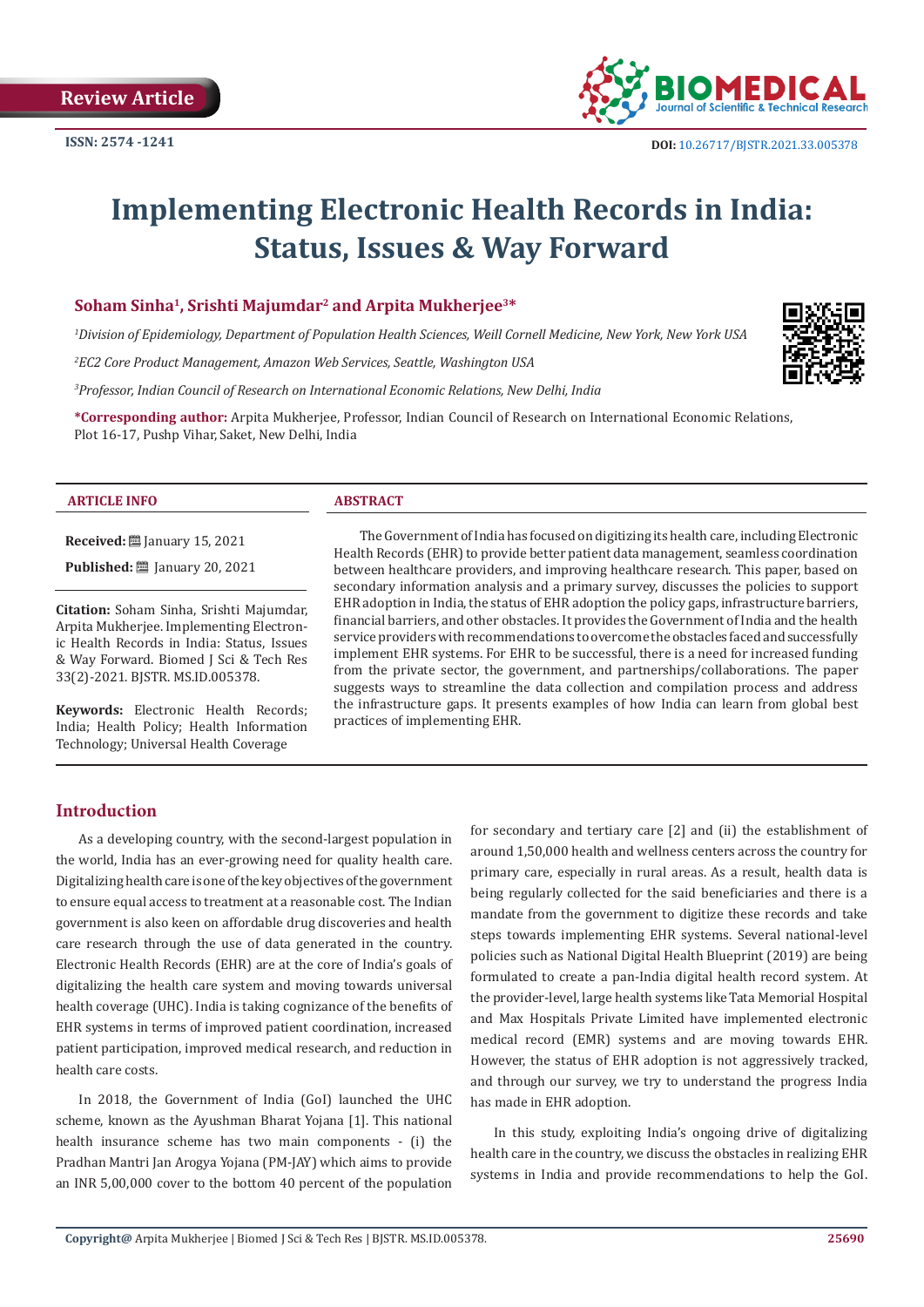In the subsequent sections, we discuss (a) the policies in place to support EHR adoption in India (b) the realities of EHR adoption in India (c) barriers experienced in the implementation process, and (d) the way forward to successfully implement EHRs in India.

# **Methodology**

The study is based on policy analysis, literature review, secondary data analysis, and key informant interviews (KIIs) across 15 hospitals in India (private and government-owned) located in Delhi-National Capital Region, Tamil Nadu, and Karnataka. These states are known as the medical hubs for India and have domestic and global health systems. This pilot survey was conducted between June-October (2019) through face-toface interviews and video conferencing facilities. It focused on technology adoption, initiatives towards accelerating growth of the health-tech market in India, issues faced by hospitals in the adoption of technology with a focus on EHR, and their suggestions on way forward. The survey looked at rates of EHR adoption and perceived benefits of health information technology (IT) amongst health care providers. The hospitals included 13 private hospitals and 2 government-run hospitals with multi-specialty facilities, multiple access clinics, out-patient departments (OPD), and other remote access clinics across the country. Some of these hospitals have established global presence. Interviews were conducted with physicians, chief technical officers (CTO), chief operating officers (COO), chief information officers (CIO) or IT heads of the hospitals. The survey contained semi-structured questionnaires with some structured questions and some open-ended questions to elicit more information.

# **Policies to Enable EHR Adoption in India**

India follows a quasi-federal structure of governance and health is a state subject in the Constitution of India. Therefore, it is up to the state governments' discretion to implement policies formulated by the central government. Health care policies are largely formulated and implemented by the Ministry of Health and Family Welfare (MoHFW) and the government's policy think-tank, National Institution for Transforming India (NITI) Aayog, supports the MoHFW in its endeavors. A number of schemes like the "Ayushman Bharat Yojana" is jointly managed by the MoHFW and NITI Aayog. Some key policy and strategy documents supporting the move towards EHR include MoHFW's National Digital Health

Blueprint (NDHB) of 2019 [3] and the NITI Aayog's Health System for New India: Building Blocks (NITI Aayog, 2019), released in 2019 [4].

The NDHB (2019) provides an action plan for realizing digital health. It recognizes the need to establish a specialized organization, the National Digital Health Mission (NDHM) to drive the implementation of NDHB and facilitate the evolution of a national digital health ecosystem. The key features of the blueprint include a federated architecture, a set of architectural principles, a five-layered system of architectural building blocks, Unique Health ID (UHID), privacy and consent management, national portability, EHR, applicable standards and regulations, health analytics, MyHealth App for increased patient participation, multiple access channels like call centers for support, and the Digital Health India portal for increased data sharing between healthcare providers and patients.

While the NDHB (2019) lays out the blueprint to create a National Health Exchange (NHE) accessible to all citizens, the NITI Aayog (2019) discusses the key issues being faced as well as components and standards required for the success of digital health in India. The report outlines six "pillars" of digital health in India. These include the selection of a governance entity, registries for health data, a strategy for the development of a unified health information system, design for health insurance information systems, EHRs for patients and health care providers, and the creation of a health information infrastructure for the integration of all the mentioned components. Given that the policies are fairly recent, the next section presents the current status of EHR adoption in India.

# **Findings from the Primary Survey**

# **Perceived Benefits of EHR Adoption**

Our survey participants pointed out that by leveraging digital technologies, healthcare can be made affordable, accessible, and equitable. Additionally, it can (a) contribute to economic growth through increased investment, job creation and increase in exports of newer health products and services (b) reduce reliance on imported medical devices, and (c) allow for a more patient-centric approach. Figure 1 shows the top 5 perceived benefits of EHR implementation.



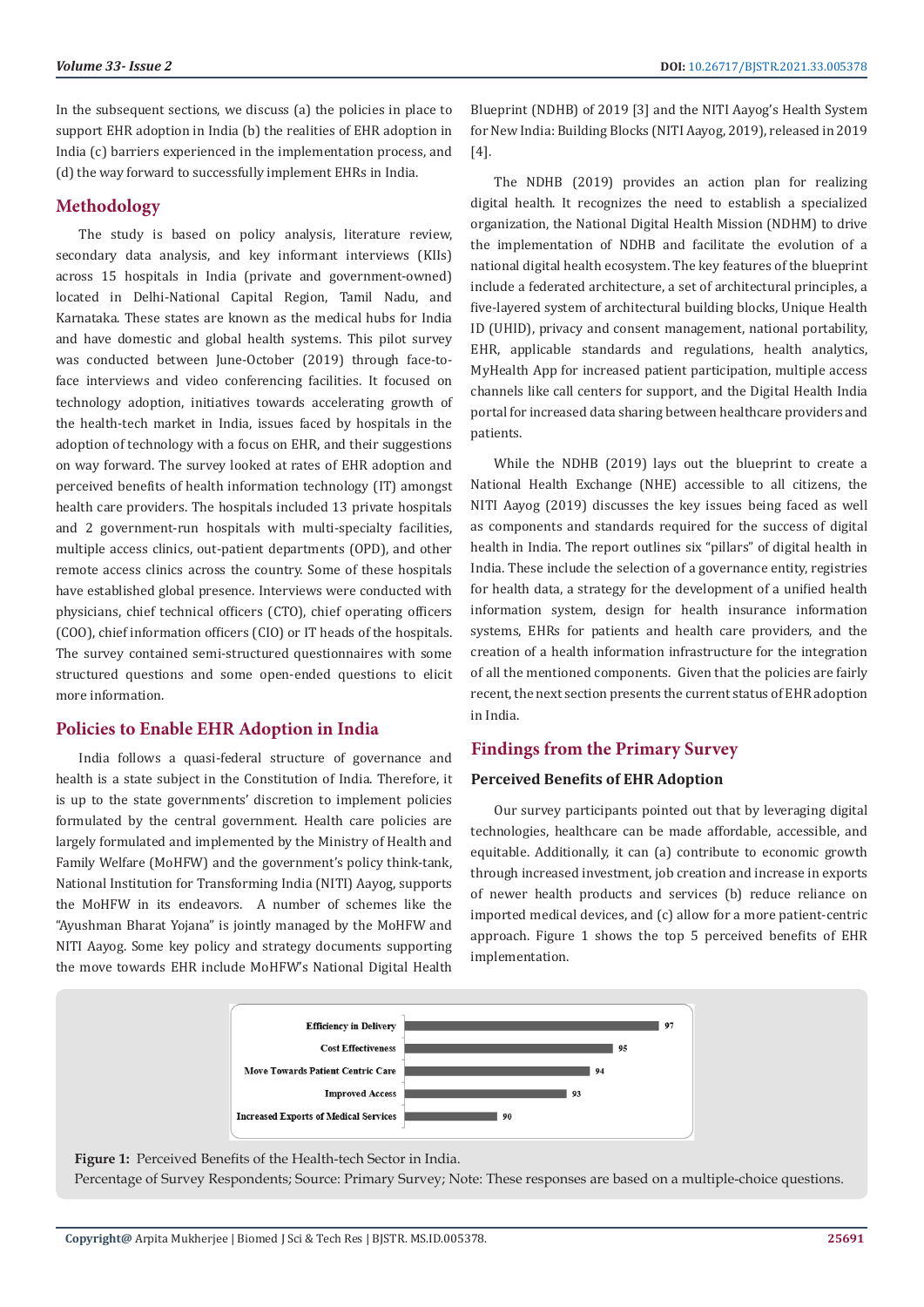#### **Status of EHR Adoption**

In India, EMR adoption gained popularity in the last decade. In our sample, all private hospitals have some form of EMR system while the public hospitals said that in villages and remote areas, there are digital access issues, and they maintain paper records. Only 8 out of the 13 hospitals were using the EMR system to record clinical data. They used this data for analysis, for quality assurance and to identify areas of improvement in hospitals. The other 5 EMR systems had health information systems (HIS), which were being used for billing and inventory management. EMRs provide improved patient data tracking. However, EMRs are not designed to be shared outside a particular practice which makes EMRs hard to be shared across medical facilities like labs, pharmacies, and specialists.

All hospitals that were surveyed have plans to either expand their EMR systems towards EHR or implement an EMR system to ease the process of recording and sharing data and leverage the same to improve health outcomes. For example- a CTO pointed out that they intend to create a biobank of diagnostic images and use it in the future for appropriately designing care for cancer. However, given the low IT budgets of the hospitals and other issues, these goals and their implementations are at a nascent stage.

#### **Barriers to Implementing EHR Systems in India**

The barriers to EHR implementations as identified by the survey and in order of their ranking is given below:

#### **Low Public Health Expenditure**

The Indian government spends only 1.13 percent of its gross domestic product (GDP) on health care (NITI Aayog (2019). Data from the Organisation for Economic Co-operation and Development (OECD) [5] shows that India's average spending on health care is lower than that of both developed and developing countries (Figure 2).

### **A. Infrastructure Readiness**

The government hospitals pointed out that in many hospitals there is a shortage of computers for basic data entry and the data storage facility is extremely poor. According to survey participants, there has to be a basic level of technology usage across hospitals for digital healthcare government initiatives in digitalization to be successful. In addition, as of 2018, more than 4 percent of the Indian population did not have access to electricity and only 20 percent of the population used the internet [6]. Given that a large number of rural hospitals are public hospitals, uniform EHR implementation is difficult without addressing this issue.



**Figure 2:** India's Total Health Expenditure (as a % of GDP) vis-à-vis other developed and developing Economies -2017

#### **Policy Gaps**

The survey identified two key policy gaps, given below, which are essential for implementation of EHR.

#### **A. Issues with Data Sharing and Data Security**

EHR systems across the globe are maintained through the effective use of a unique identifier. In the USA, the social security number and in the UK, the national insurance or NHS number is used for this purpose. Additionally, stringent laws like the Health Insurance Portability and Accountability Act (HIPAA) of 1996 in the US and the General Data Protection Regulation GDPR in the European Union (EU) ensure that health data remains secure. India does not have a comprehensive or sector specific (for health care) data security Act. India has a unique identifier called Aadhaar.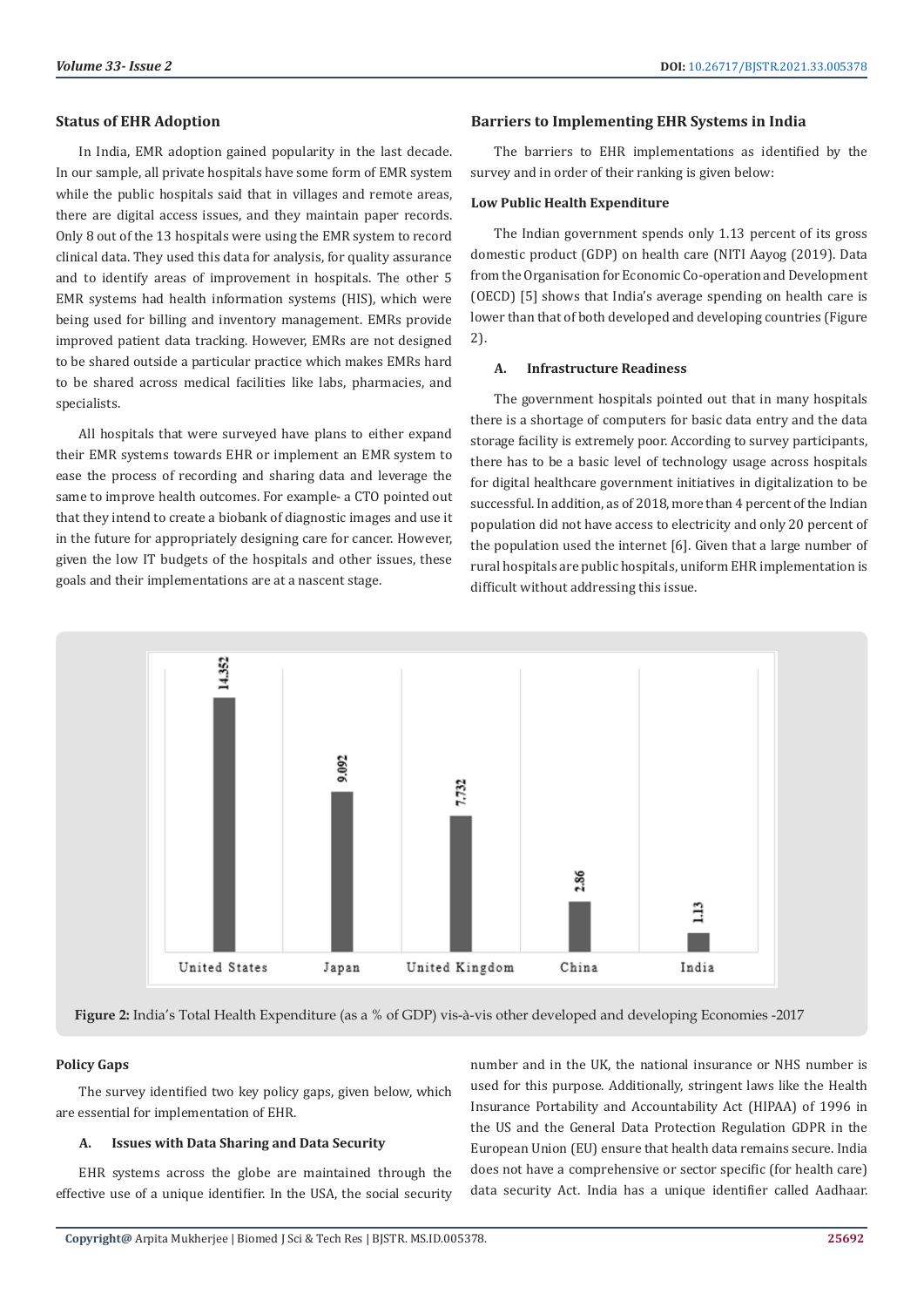However, the lack of regulatory frameworks and policy with respect to the security of Aadhar makes it difficult for use in handling sensitive patient information. More recently, the government is trying to use Aadhar for ensuring COVID-19 related vaccination but there are issues related to how to use it in the most efficient way without compromising on data security. The Aarogya Setu or the Indian COVID–19 contact tracing, syndromic mapping and selfassessment mobile app, which was implemented by the government in the year 2020 came under several criticism on grounds of data security and could not be made mandatory.

#### **B. Lack of Minimum Viable Standards**

Survey participants pointed out that the government has not specified any technical standards standard for an integrated system of health care and service delivery. The EHR Standards 2016 mentions a list of ISO standards that hospitals may comply with. However, hospitals can voluntarily choose which standards they want to comply with. In countries such as Australia and the USA, there are minimum standard requirements that entities must abide by for effective record management and interoperability. During the survey, only a select number of health care providers follow certain standards, and even then, there is no uniformity of standards across this select group/global best practices, making it difficult to integrate EHR systems.

#### **Other Issues**

Apart from poor infrastructure and broadband connectivity, which is core to an efficient digitalization process, there are some issues like low information technology (IT) budget of the hospitals for EHR implementation. In comparison to many countries that spend close to 5 percent of the total hospital budget on IT, Indian private hospitals tend to spend only 2.5 percent of the total hospital budgets on IT. The corresponding share is much lower in government hospitals. Compared to health IT, most of the budget is spent on revenue generating components such as hospital beds and wards. Further, there is a skill and training gaps. Many governmentrun medical and nursing colleges at the state level, do have courses on the use of technology as part of their curriculum of medical degree courses. Therefore, doctors, nurses and other medical staff are ill equipped to enter the data online and hospitals have to spend time and money on training of their staff in technology. In some cases, the staff themselves are not willing to enter patient data online as they pointed out that the number of patients per doctor is very high in India and data entry is time consuming.

### **Recommendations and Way Forward**

India may need to address the above issues, examine EHR models followed in developed countries, and customize the models to meet the requirements of the country. Some recommendations to address these issues are discussed below.

## **Need to Increase Funding by Government and Private Sector**

As per the National Health Policy of 2017, the government wants to increase public health expenditure to 2.5 percent of GDP by 2025 from 1.5 percent in 2017. Survey participants pointed out that the target of 2.5 percent should be aggressively pursued, with a focused budget allocation towards digitization, along with attracting more investment through conducive policies and incentives. This should also include the cost of training medical professionals with the EHR systems, rules, and standards. There should be clear targets of complete digitalization of district-level hospitals and primary health care centers.

# **Focus on Pan-India Minimum Quality of Health Care Delivery through Private Partnership**

Private hospitals account for close to 60 percent of the health care system in India. These are concentrated in urban areas while public hospitals have a larger presence in rural areas. There is a need to equip all hospitals with basic technology, infrastructure, and training. Following this pilot survey, a pan-India survey of hospitals to understand needs and gaps can help facilitate this.

### **Streamline the Data Collection and Analysis**

A robust data collection system is integral to EHR. It is important to define the data required, prioritize fields, and divide data fields across various user roles and stakeholders. The various datasets (e.g. laboratory results, diagnosis, clinical data, etc.) in a central repository for access and use. For benefitting from NHE, the use of fields supported by the central repository needs to be mandatorily followed by all individual EHR systems. Also, as shown in Figure 3, for unstructured data (like images, doctors' notes, etc.), a mechanism to convert to structured data as defined by the repository should be implemented making health data easier to maintain. For identification, the UHID can be supported along with the Aadhaar card to provide more security in the form of dual authentication. For regions with low infrastructure, a process should be outlined to assist secure digitized data at regular intervals.

#### **Enforce Minimum Viable Standards**

The National electronic Health Authority (NeHA) [7] was set up in 2015 under the MoHFW and the MoHFW drafted the Digital Information Security in Healthcare Act (DISHA) [8] in 2017 to address the growing concerns for EHR Standards. However, these standards were not enforced and stakeholders raised multiple concerns. Thus, in order to ensure secure interoperability, the MoHFW in line with global best practices should specify appropriate global EHR standards such as the Fast Healthcare Interoperability Resources (FHIR) standards so that patient records are readily "available, discoverable, and understandable" [9].